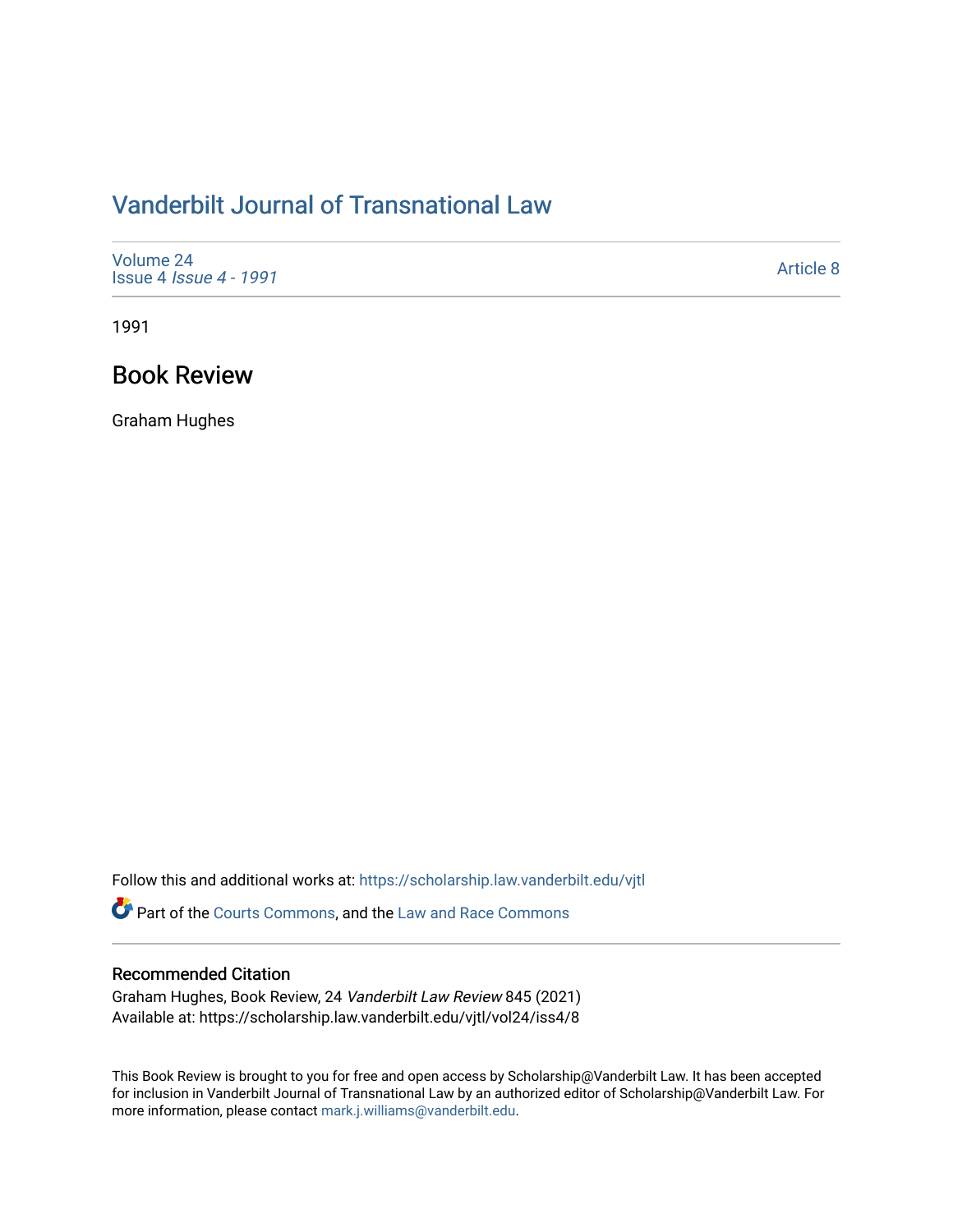## **BOOK REVIEW**

HITLER'S **JUSTICE: THE COURTS** OF **THE** THIRD REICH. **By** Ingo Miller. Cambridge, Mass. Harvard University Press. 1991. Pp. xviii, 349.

#### *Reviewed by* Graham Hughes\*

Decades of conflict with Soviet Russia compelled the West to come up with soothing explanations of the German Nazi past. If Germany was our gallant ally, standing fast in NATO against the menace of Communism, it somehow must be cleansed of any stain of original sin. This has been accomplished by portraying the Nazi years as a monstrous aberration-a characterization naturally fostered and promoted by the Germans themselves. Germany had struggled in the years of the Weimar Republic toward a democratic system and a just society. Under this view of things, a handful of evil maniacs, who incomprehensibly had succeeded in seizing the machinery of state, dragged Germany for twelve years into a dark tunnel of *Nacht und Nebel*.<sup>1</sup> Mercifully liberated by

**<sup>\*</sup>** Professor of Law, New York University. B.A. 1948, M.A. 1950, Cambridge University; L.L.B. 1950, University of Wales; L.L.M. 1960, New York University.

*<sup>1.</sup> Nacht und Nebel* (night and fog) suggests something illegal and secretive in the German phrase *bei Nacht und Nebel* (by night and fog) and was the popular name given to a decree of Hitler to the effect that "crimes committed by non-German civilians against the Reich or the forces of occupation and posing a threat to their security and effectiveness" were to be punished as a rule by death. If the death sentence was not likely to be imposed, the Nazis deported the prisoners to Germany with all information on their whereabouts withheld. The official correspondence referred to these as "NN prisoners," with NN standing officially for *non nominatur* (not named) and unofficially for *Nacht und Nebel.* INGO MOLLER, HILTER'S **JUSTICE:** THE **COURTS** OF THE THIRD REICH, 170-71 (1991).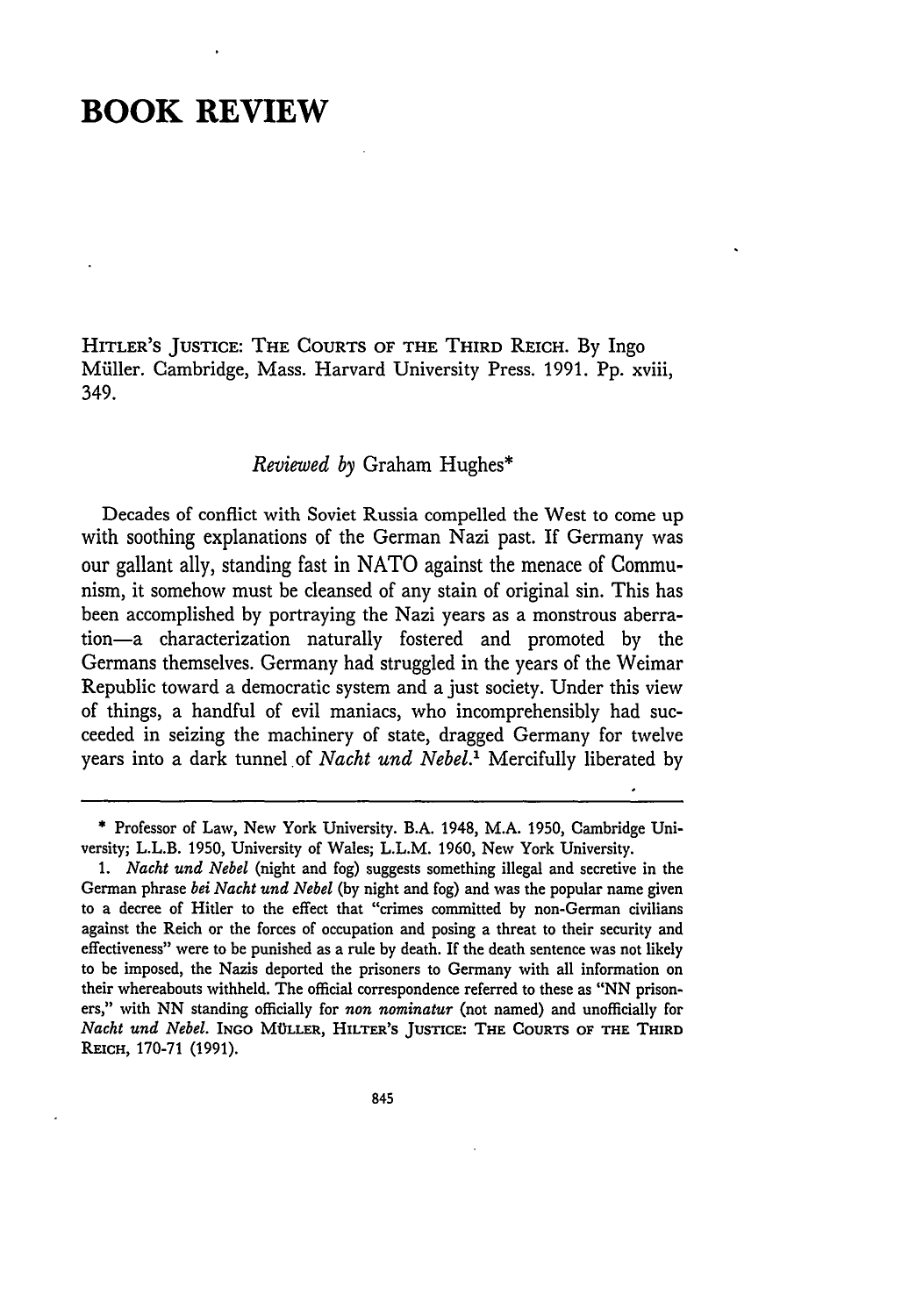the democracies from this interregnum in 1945, Germany resumed its impeccable progress towards ballot box politics, economic prosperity, and the just society.

This tale conveniently ignores uncomfortable facts. It fails to remind us that Hitler first achieved political prominence through the ballot box, and that there can be little doubt that between 1933 and at least 1943, he would have won landslide victories in democratic elections. Even more conveniently, it ignores that many of the politicians, soldiers, officials, lawyers, and doctors, who conscientiously served the occupying powers in the 1950s and contributed to the rebuilding of Germany in the 1960s, had been equally conscientious in the service of the Nazi regime. Also, it ignores that a significant number of them had been party members or strident in their overt enthusiasm for the Nazi regime.

Ingo Müller's compelling treatment of the course of German law and the conduct of German judges during the Hitler years discusses these most disturbing facts.2 There have been few previous studies of the German judiciary during this period.3 For the most part, as with Hubert Schorn's work,<sup>4</sup> they have sought to portray German judges as struggling gallantly to restrain the excesses of the regime and preserve at least some twinklings of the rule of law amid the encircling gloom.<sup>8</sup> Müller presents an entirely contrary and chilling picture, an almost unrelieved indictment of the German judiciary as being much worse than supine in the face of Nazi tyranny, indeed as being enthusiastic leaders in the vanguard of irrationality, cruelty, and oppression.

In Müller's exposition, we cannot understand the nature of modern German courts and judges without travelling back at least to the Bismarck era. In the first half of the nineteenth century, many German judges were in the forefront of the Enlightenment movement for liberal political reform. As late as 1862, the liberal Prussian Chamber of Deputies contained a large number of judges, to whom Bismarck referred as

4. **HUBERT SCHORN, DER RICHTER IM DRITTEN REICH (1959).**

**5.** Mfiller comments:

Since after the war the leading legal thinkers either kept their professorships or were soon reinstated-that is, continued to direct the course of legal studies-and since the current generation of law professors has been recruited almost exclusively from the ranks of their most acquiescent students, there has been only scanty research on the contribution of jurists to Nazi terror.

**MOLLER** at **68.**

<sup>2.</sup> Miller's book appeared first in German as I. **MOLLER, FURCHTBARE JURISTEN (1987).**

**<sup>3.</sup>** Detlev F. Vagts, *International Law in the Third Reich,* 84 **AM. J. INT'L** L. **661, 662 (1990).**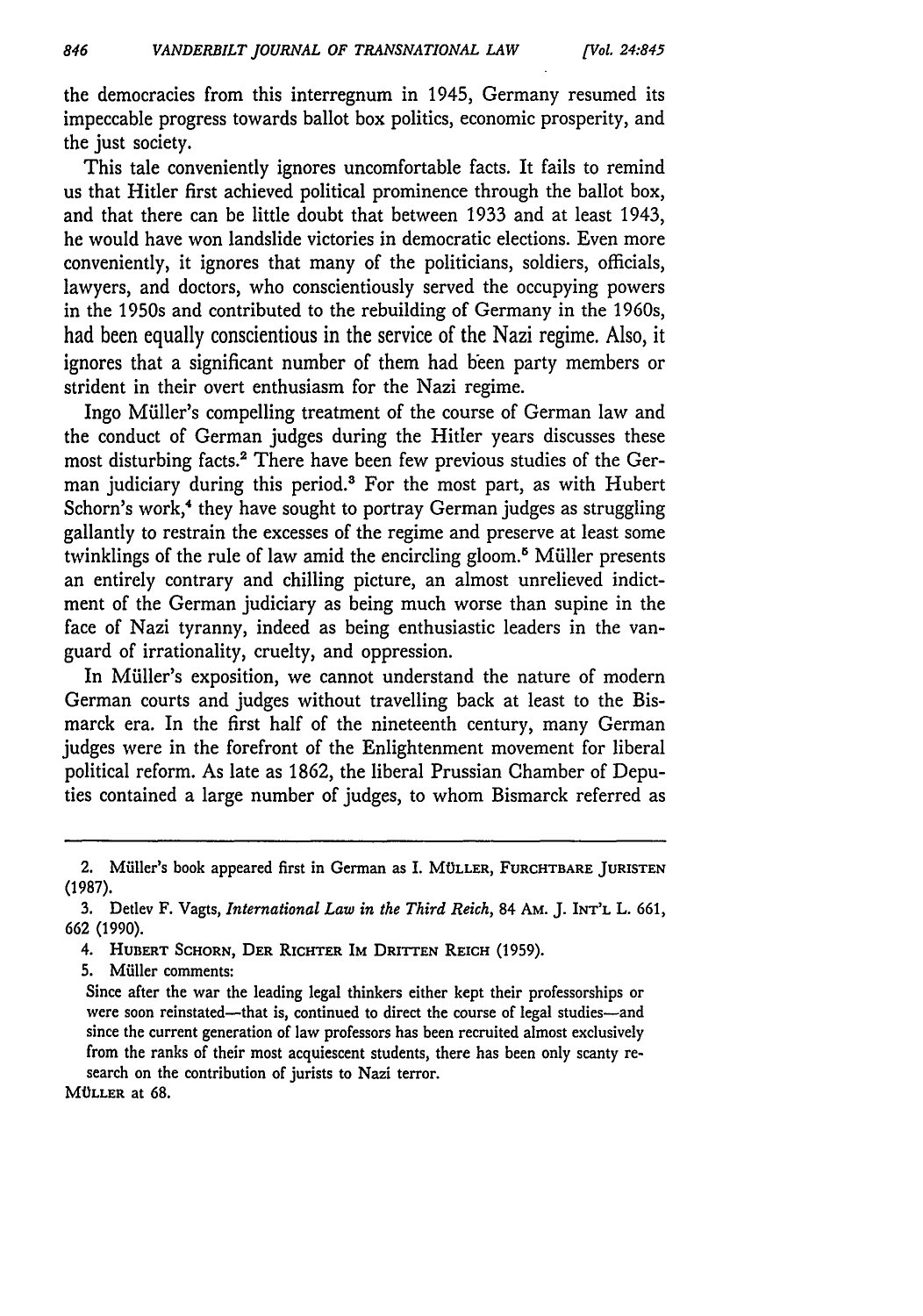"district judges and other revolutionaries."<sup>6</sup> Bismarck clearly could no longer tolerate liberal judges, and after 1878, when he became Chancellor, he began a series of measures that gave the judiciary an ultra-conservative cast that, according to Müller, it has never lost. By instituting a long period of apprenticeship with little or no pay and requiring that candidates for judgeships in Prussia give proof of a substantial private income, the bench belonged to the wealthy. Further, since judges could be dismissed at any time during their training and apprenticeship, only those with pleasingly conformist, conservative views survived the initiation. This generally filled judicial vacancies at a high level with senior public prosecutors, who were civil servants schooled in years of discipline and compliance with authority in the developing Prussian system.<sup>7</sup>

Civil servants received great prominence and privilege in Prussian society, and, since judges were technically not civil servants, they ranked rather low in the official hierarchy. Perversely, this made it possible for Jews, whom Prussia excluded from the civil service and the army, to become judges. The judicial response was an earnest effort to improve their status through fanatic proof of loyalty to the regime. The judiciary became blatantly hostile to any reformist or mildly liberal movement in politics and identified itself ferociously with the Kaiser and the Empire. As one judge observed, "What the army is at our borders, our decisions must be within them."<sup>8</sup>

The German judiciary challengingly unfurled its conservative colors during the social unrest and rebellious upheavals that occurred during the years of the Weimar Republic. According to one source, during the first two years of the Weimar Republic, the German courts imposed two death sentences, and a total of 177 years of imprisonment on leftists implicated in thirteen political murders. Right-wingers, on the other hand, received no death sentences, one life term, and a total of thirty-one years of imprisonment for 314 murders.<sup>9</sup> Müller suggests an even more unbalanced picture. He contrasts the judicial treatment of participants in the left-wing Munich coup in 1919 with the treatment afforded leaders of the ultra right-wing Kapp *putsch* of 1920. In the aftermath of the Munich coup, the Bavarian People's Courts, staffed with professional civilian judges, imposed one death sentence and a total of 6,080 years of

*<sup>6.</sup> Id.* at 6.

<sup>7.</sup> *Id.* at 6-7.

<sup>8.</sup> *Id.* at 9 (citations omitted).

<sup>9.</sup> RICHARD GRÜNBERGER, THE TWELVE YEAR REICH 117 (1971) (sometimes cited under its title on publication in England as A **SOCIAL** HISTORY OF THE THIRD REICH) (citations omitted).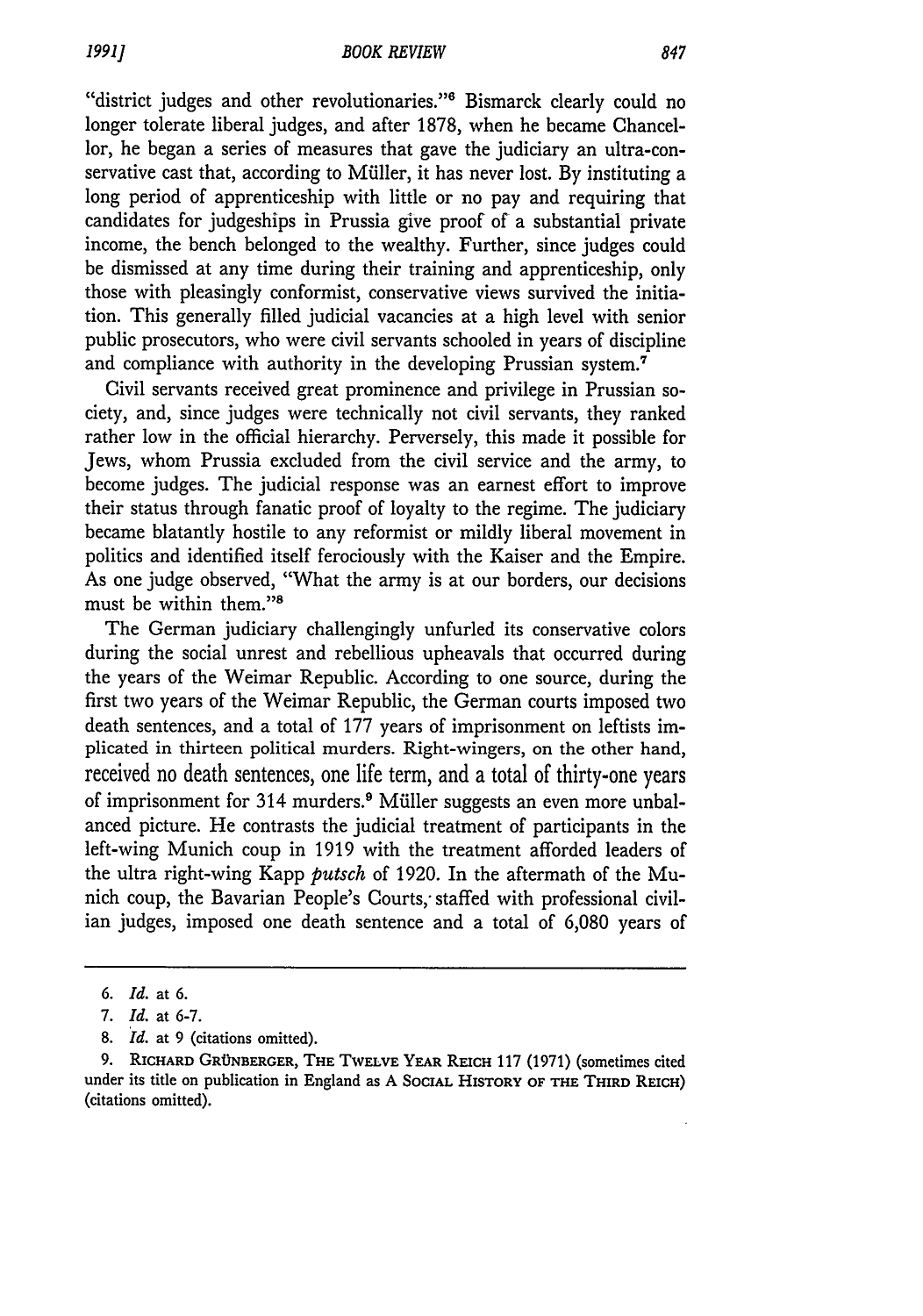imprisonment, of which 4,400 applied to leaders of the revolt. **By** contrast, in the prosecutions following the right-wing Kapp *putsch* in 1920, which caused the national government to flee Berlin and resulted in the deaths of hundreds of people, the courts convicted and sentenced only one leader to detention in a fortress *(Festungshaft),* the mildest form of confinement provided by the law.'<sup>0</sup>

From the first, the courts treated Nazis with respect and delicacy. When Hitler was charged with high treason, after his abortive *putsch* attempt in Munich in 1924, the judgment acknowledged that he had been "guided **. .** .**by** a purely patriotic spirit and the noblest of selfless intentions" and sentenced him to the minimum term of fortress detention. Since he was Austrian, the statute clearly mandated his deportation, but the court evaded this conclusion by stating that "in the case of a man whose thoughts and feelings are as German as Hitler's, the court is of the opinion that the intent and purpose of the law have no application."<sup>11</sup>

During these Weimar years, several prosecutions occurred under a statute that prohibited the vilification of the constitutionally established form of government for singing a nationalist song containing the line, "We don't need any Jew Republic. Shame, Jew Republic!" In an opinion issued on June 22, 1923, a panel of the German Supreme Court *(Reichsgericht)* reversed convictions in these cases, stating:

[The expression "Jew Republic"] can denote the new legal and social order in Germany which was brought about in significant measure by German and foreign Jews. It can also denote the disproportionate power and disproportionate influence which, in the opinion of many citizens, a small number of Jews, relative to the total population, actually wields. The sense in which the accused used the expression "Jew republic" is not precisely established.<sup>12</sup>

Based on many examples of this kind, Müller argues that the performance of the courts during the Weimar years amply demonstrates that there was no need for the Nazis to bend the courts to their will. The judges were already out in front leading the parade, eager to give total support to a regime whose ideology so closely resembled their own.

Hitler's appointment to the office of Chancellor in January 1933 occurred directly before the Reichstag fire that served as the pretext for promulgating the "Decree for the Protection of the People and the State"

<sup>10.</sup> *Id.* at 11-12.

<sup>11.</sup> *Id.* at 16

<sup>12.</sup> *Id. at 18* (citations omitted).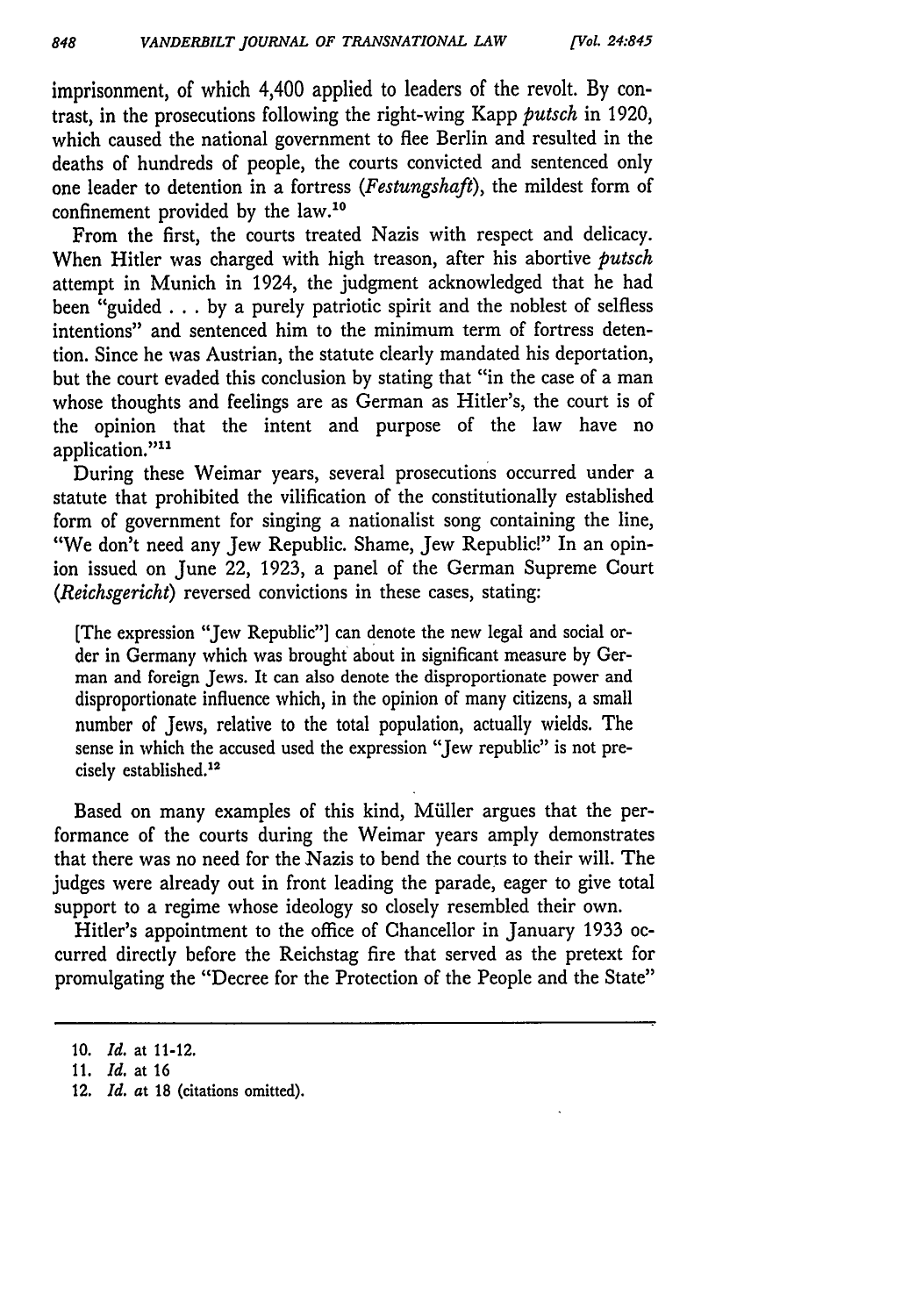and decrees prohibiting "disloyalty to the German people." These decrees annulled most of the basic rights granted by the Weimar constitution, empowered the government to close newspapers, and granted sweeping arrest powers with respect to anyone suspected of "disloyalty." The courts cooperated with no show of reluctance. Taking one of many examples, a woman was sentenced to imprisonment for aiding and abetting the preparation of high treason because she had placed a wreath on the grave of left-wing revolutionaries. In another case, the Supreme Court concluded that it was public knowledge that the aims of the Social Democratic party were treasonable.13 The courts relied repeatedly on the argument that any act after March 5, 1933 that could be aimed at the re-establishment of the Communist party was potentially high treason because the party had been proscribed on that date.

Meanwhile, the Nazis purged last vestiges of liberalism and the presence of "undesirables" from the bench and bar. The Nazis removed all Jewish judges and prosecutors from office in 1933, as were all Social Democrats and others considered politically unreliable. Under an amendment to the Civil Service Act, judges could be compulsorily retired if any doubt existed that they "always acted in the interest of the national socialist state."<sup>14</sup> The German Federation of Judges made no protest, but only commented that it left everything in Hitler's hands "with complete confidence."<sup>15</sup> The Nazis gradually forced out of the profession the high percentage of German lawyers who were Jewish-about twenty-two percent nationally, perhaps sixty percent in Berlin, and eighty percent in Vienna-by a series of measures beginning in 1933. During the first national convention of jurists in Leipzig in October 1933, 10,000 lawyers swore, as they gave the Nazi salute, that they would "strive as German jurists to follow the course of our Fiihrer to the end of our days."16

Legal theorists in the university law schools—after Jewish and social democrat professors had been swiftly purged<sup>17</sup>—rushed to put themselves at the service of the Nazi state. The brilliant professor of constitutional law at the University of Berlin, Carl Schmitt, applauded the burning of

*19911*

**<sup>13.</sup>** *Id.* at 53.

<sup>14.</sup> **FRANZ NEUMANN, BEHEMOTH: THE STRUCTURE AND PRACTICE OF NATIONAL** SOCIALISM 454 (1942)

**<sup>15.</sup> MOLLER at 37.**

**<sup>16.</sup>** *Id.* at **38.**

**<sup>17.</sup>** Shortly after Hitler's accession to power, the legislature enacted a law "for the renewal of the bureaucracy." "Under this statute about 16 percent of the university faculty members were replaced, including some 22 percent of the law faculties." Vagts, *supra* note **3,** at **676.**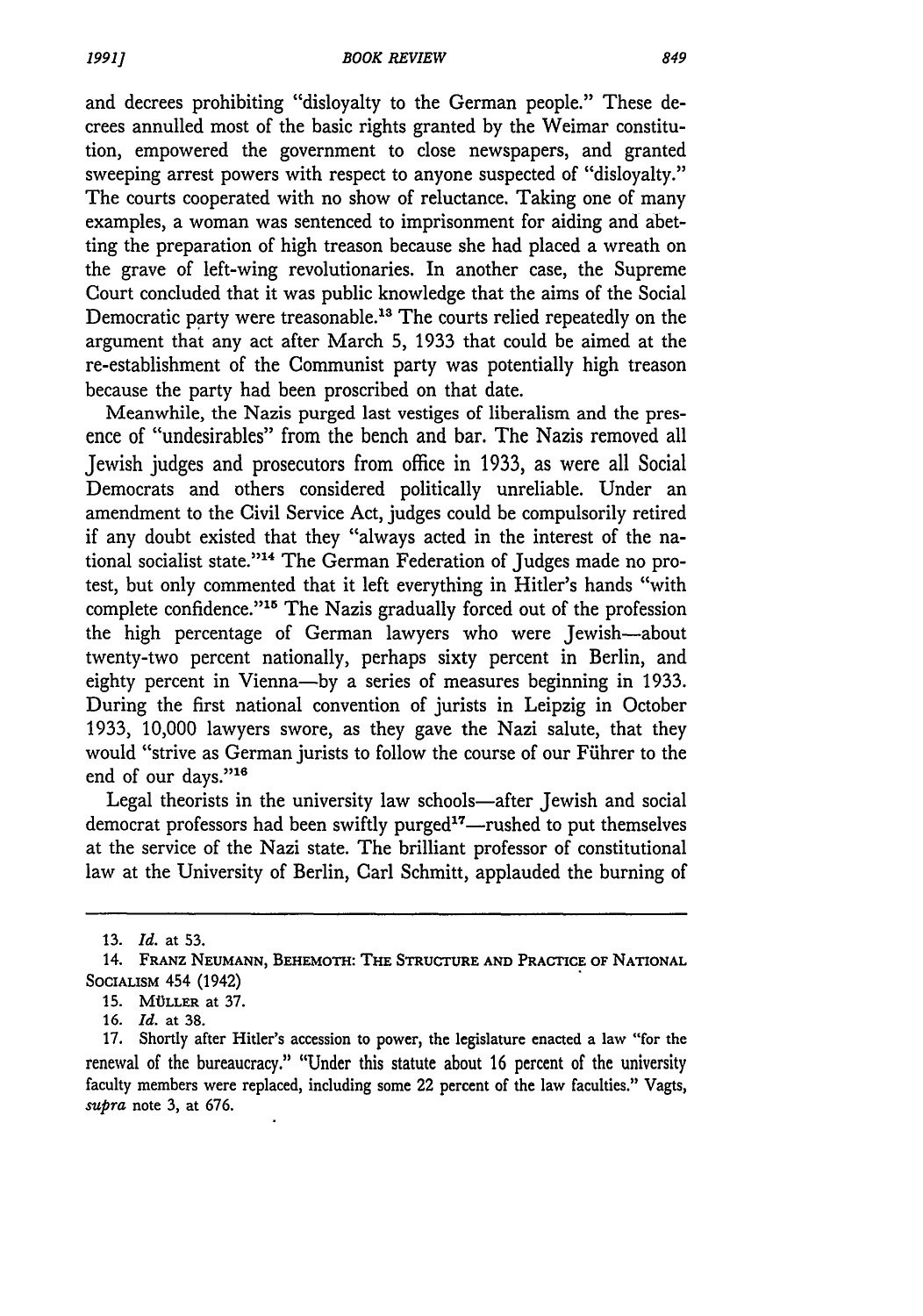books and the expulsion of intellectuals. Later, he developed a theory of international law *(Grossraum),* which justified the subjection of Europe to Nazi rule.<sup>18</sup> German law professors sought to both repudiate the liberal notion that a trial represented a conflict and substitute a "new order in which the participants have a unanimity of  $\dim$ ."<sup>19</sup> This unanimity ultimately came to be expressed in trials when the defense counsel made speeches against the defendant, and culminated in the counsel for the defendants at the trial of those who attempted to assassinate Hitler in 1944 expressing horror at their clients' acts and demanding the death penalty.<sup>20</sup>

German jurists collaborated enthusiastically in dismantling all the hallowed safeguards of liberty and justice embodied in the theory of criminal law and procedure. The police soon introduced preventive detention and mounted a concerted attack on the implications of the traditional maxim *nulla poena sine lege,* or no punishment except by law. "'No crime without punishment' takes priority over the maxim 'No punishment without law' as the higher and stronger legal truth," observed Carl Schmitt.<sup>21</sup> A 1935 statute introduced the notorious provision that any act is punishable that is contrary to "healthy popular opinion." Schmitt positively advocated the lack of precision and appeal to vague feelings of what was right and proper because the use of norms and procedures "merely means that the Fiihrer's hands are tied to the advantage of the disobedient."<sup>22</sup> There were even suggestions from law professors that the criminal code might be dispensed with entirely. Uncertainty about what was criminal would then increase the pressure to conform one's conduct, and we might arrive at the happy position where "the saying ought no longer to run, 'What is not forbidden is allowed' but rather, 'What is not

**18. MULLER at** 44. For a study of Schmitt's life and work, see **J. BENDERSKY, CARL** SCHMITT, THEORIST FOR THE REICH (1983). Schmitt's tireless work for the Nazi regime was too conspicuous for him to be restored to his university chair after the war, but his colleagues feted him with the publication of *Festschriften* for his seventieth and eightieth birthdays in **1958** and **1968.** The latter was entitled *Epirrhosis* (Greek for "enthusiastic agreement"). MÜLLER at 45. His theory of *Grossraum* appeared in C. SCHMITT, VOLKERRECHLTICHE GROSSRAUMORDNUNG MIT INTERVENTIONSVERBOT **FOR** RAUM-FREMDE MÄCHTE: EIN BEITRAG ZUM RECHTSBEGRIFF IM VOLKERRECHT (1939). Drawing on historical appeals to the Holy Roman Empire, arguments derived from geopolitics and population pressure theory, and analogies to the Monroe Doctrine, Schmitt argued for the propriety of Germany hegemony in Europe. Vagts, *supra* note 3, at 684, 689.

- 21. *Id.* at **75** (citations omitted).
- 22. **Id,** (citations omitted).

**<sup>19.</sup>** MOLLER at 64.

<sup>20.</sup> *Id.*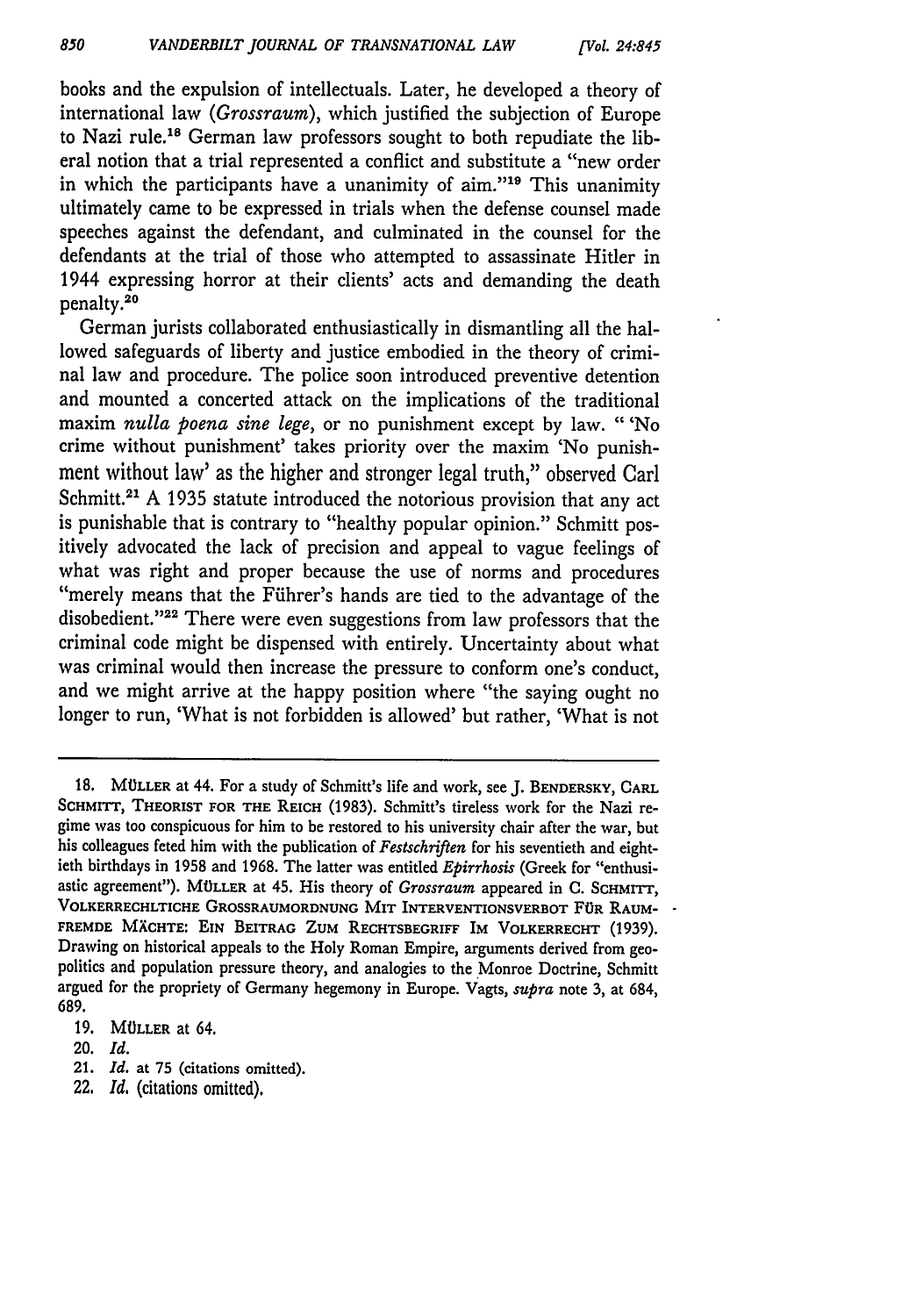allowed is forbidden'."23

Müller's study should shatter the canard that the German judiciary's lack of resistance to Nazi laws sprang from a positivist legal education that led them to find validity in anything that issued from a sovereign source bearing the appropriate formal stamps of authority. Indeed, the whole ethos of Nazi legal theory, constructed largely by German law professors, appears antithetical to positivism in its appeals to analogy, to popular consciousness, and to an intuitive grasp of the just solution in terms of National Socialist ideology. Rather than stick to the letter of the law, Nazis exhorted judges to ignore the letter to penetrate to the true purpose and aims of the enactment or principle.24

For example, before the Nazis prohibited marriages between Jews and non-Jewish Germans, courts nevertheless were holding that officials might refuse to perform these marriages because it was contrary to the German understanding of what was right. One court castigated an appeal to the actual state of the law as evidencing a "typically Jewish and liberalistic moral and legal mentality."<sup>25</sup> In another example, the Decree on Violent Criminals gave jurisdiction over crimes involving violence to Special Courts that had been set up in 1933, staffed by professional judges with a very informal procedure designed to bring about very speedy dispositions, from which there was no appeal. The decree prescribed the death penalty for the use of weapons during certain felonies. A panel of the Supreme Court gave this death provision extremely wide application when it decided in 1939 that the use of the defendant's own physical strength amounted to the use of a weapon in a robbery case in

25. MÜLLER at 92 (citations omitted).

<sup>23.</sup> *Id.* (citations omitted).

<sup>24.</sup> This parallels the famous jurisprudential debate between H.L.A. Hart and Lon Fuller that touched on the question of what made the German judges act as they did during the Nazi years. H.L.A. Hart, *Positivism and the Separation of Law and Morals,* 71 HARV. L. **REv.** 593 (1958); Lon L. Fuller, *Positivism and Fidelity to Law-A Reply to Professor Hart,* 71 HARV. L. REV. 630 (1958). Fuller inclined to the view that positivism as a general approach to law might not be entirely free from blame. Fuller at 657- 57. Rather, it seems that Nazi thinking encouraged German courts to follow a Fullerstyle purposive interpretation of statutes, aiming to express the core of teleological meaning that could be extracted. President Bumke of the German Supreme Court observed: "[Tlhe judiciary **...** can fulfill the task imposed on it by the Third Reich only if it does not remain glued to the letter of the law, but rather penetrates to its innermost spirit." **MOLLER** at 220. Of course, Fuller did not believe that evil aims could have sufficient coherence to be amenable to his preferred approach to statutory interpretation. Fuller at **636.** A study of some of the German decisions in the Nazi period tends to support a contrary view.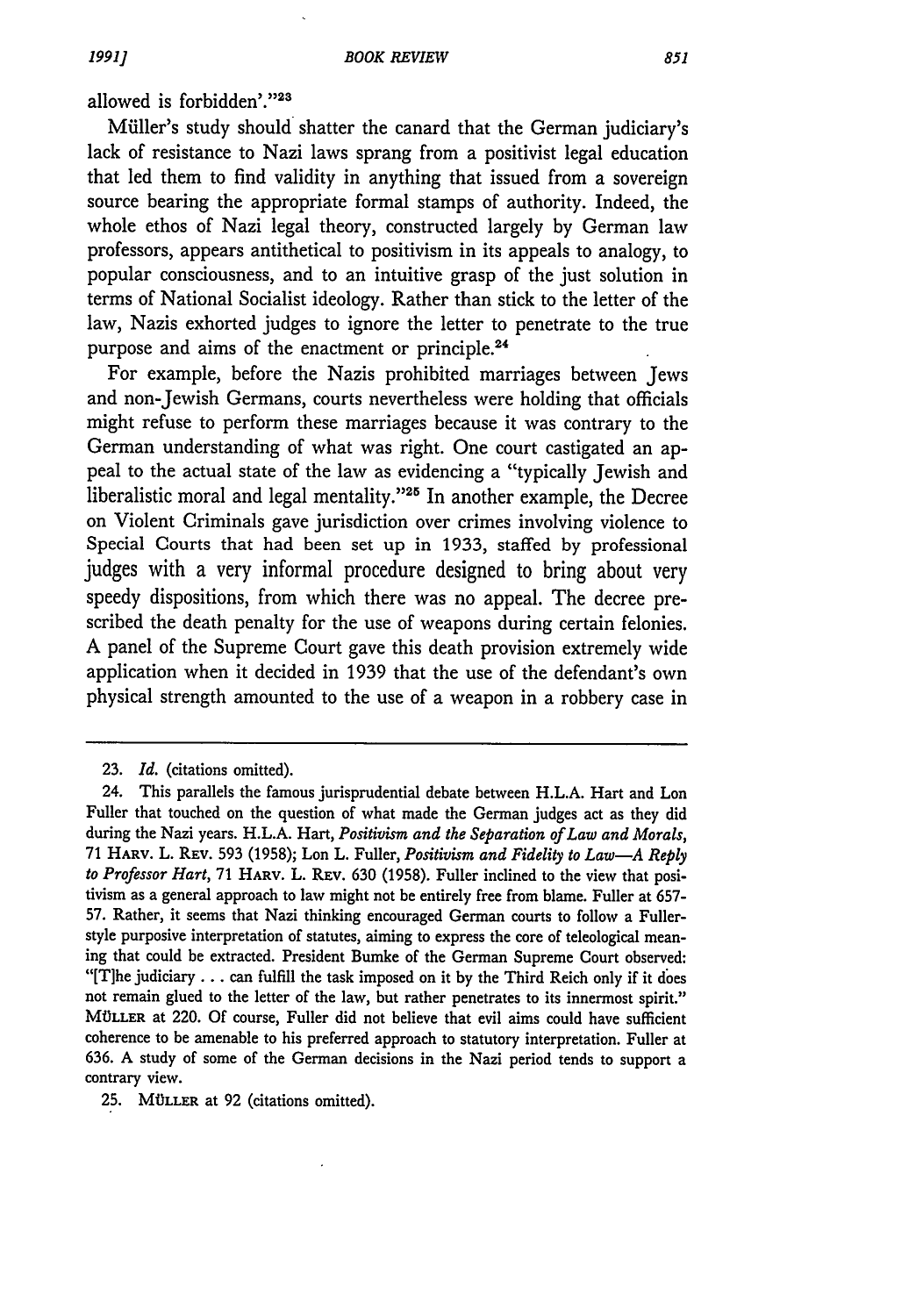which the victim had been seized by the throat.<sup>26</sup>

Predictably, the impatience with legal forms and strict legal constructions deepened during the war years. As early as 1934, the regime had created a People's Court *(Volksgerichtshof)* with jurisdiction over offenses of treason that grew to cover the offenses of espionage, sabotage, and undermining morale. Professional judges, who were entitled to wear the same robes as the justices of the Supreme Court, staffed the court in spite of its title. During the war, a broad view of its jurisdiction brought a great volume of business. While statistics are incomplete, it is estimated that the court imposed the death sentence on more than two thousand defendants.<sup>27</sup> While statute reserved the death penalty for public attempts to undermine morale, both the People's Court and the Supreme Court were ingenious in their interpretations. An opinion expressed to two drinking companions in a tavern was held to be "public,"28 while a court convicted a Luftwaffe captain of the remarkable offense of subversion of his own person for recording defeatist remarks in his personal diary.29

Savagery in punishments intensified. A Decree on Asocial Elements empowered the Special Courts to impose the death penalty for the offense of "exploiting the unusual conditions imposed by the war to commit any crime." Under this provision, a court sentenced to death a railway worker, who had stolen small objects, such as brushes, combs, and articles of clothing, from damaged packages. The court based its finding that he had exploited unusual conditions imposed by war on the fact that the quality of wrapping paper had declined. Even before the war, the Supreme Court had ruled that a finding of unsound mind on the ground of diminished responsibility did not preclude the application of the death penalty, 30 and it held during the war that the death sentence could be imposed on one as young as fourteen.<sup>31</sup> Müller comments: "The Nazi

31. GRÜNBERGER, *supra* note 9, at 123 (citing ANDREAS FRITTNER, DEUTSCHES **GEISTESLEBEN UND NATIONALSOZIALSMUS** 166 (1965)). *Cf* Thompson v. Oklahoma, 487 **U.S,** 815 (1988) (in which, although the Supreme Court reversed the imposition of the death sentence on a defendant who was fifteen when he committed the crime in the

<sup>26.</sup> *Id.* at 134.

<sup>27.</sup> *Id.* at 143.

<sup>28.</sup> *Id.* at 146.

**<sup>29.</sup> URSULA VON KARDORFF, BERLINER AUFZEICHNUNGEN** 1942-1943 at 76 **(1962).**

<sup>30.</sup> GRÜNBERGER, *supra* note 9, at 123 (citing Frankfurter Zeitung, May 29, 1937). *Cf* **Perry** v. Lynaugh, 492 **U.S. 302** (1989) (holding that the imposition of the death sentence on a mentally retarded accused was not categorically prohibited by the Eighth Amendment's cruel and unusual punishments clause).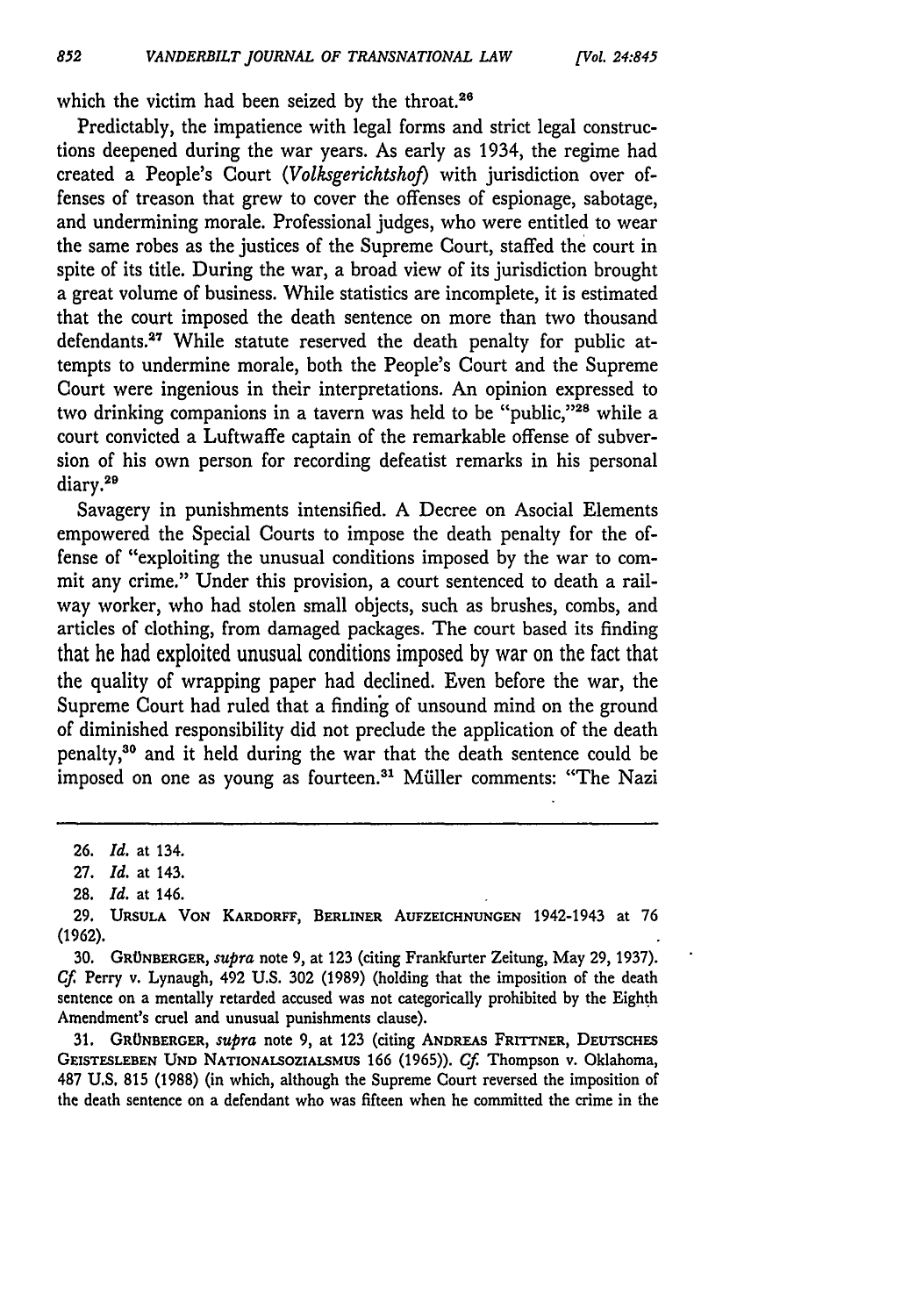leaders had dreamed of a judicial system in which the harshest of sentences could be imposed after a minimum of formalities and with the Special Courts this wish was fulfilled."32

In this tale of judicial frightfulness and legal horror, one looks desperately for some redeeming players, for those who resisted, protested, or somehow alleviated this scene of terror played out by figures in legal robes. Muller found little relief. Two judges were executed for resistance, but this was for participating in the 1944 plot against Hitler and not for their conduct on the bench.<sup>33</sup> Müller finds only one case of resistance from the bench clearly documented-the case of Judge Lothar Kreyssig, who protested against the Nazi program of euthanasia for the mentally ill and later issued injunctions to several hospitals prohibiting them from transferring patients without the permission of the court. Under pressure, Judge Kreyssig took early retirement, and the regime took no action against him.<sup>34</sup>

Miller uses this example to suggest that the risks run by protesting judges were not tremendous. If others did not take Kreyssig's course, presumably it was because they either approved of what they were now required to do or else preferred doing it to forfeiting their positions. Consider Muiller's comparison of German judges with those in Italy and Japan during the Fascist regimes in those states: Italian judges handed down twenty-nine death sentences and Japanese judges two. Estimates of the number of death sentences in Germany under Nazi statutes and decrees range from 32,000 to 80,000. Eighty percent of them were carried out. As Müller comments, "The jurists of the Third Reich had no peers anywhere in the world."35

Since the Allies won the war, we can surely take comfort that these monsters met the fate they deserved. Regrettably, if not unexpectedly, it did not work out that way. Original intentions of a thorough de-Nazification were met with the difficulty that no German judges could be found who had not committed themselves to the Nazi regime; in some areas ninety percent of the judges had been members of the Nazi party or one of its subsidiaries. By June 1946 in the western zones of occupation, the Allies gave up and allowed all judges who had been through a

- 34. *Id.* at 194-95.
- 35. *Id.* at 197.

circumstances of the case, only four members of the Court-two of whom have since retired-took the view that imposing the death penalty on juveniles was unconstitutional).

**<sup>32.</sup> MOLLER** at **159.**

<sup>33.</sup> *Id.* at 192-93.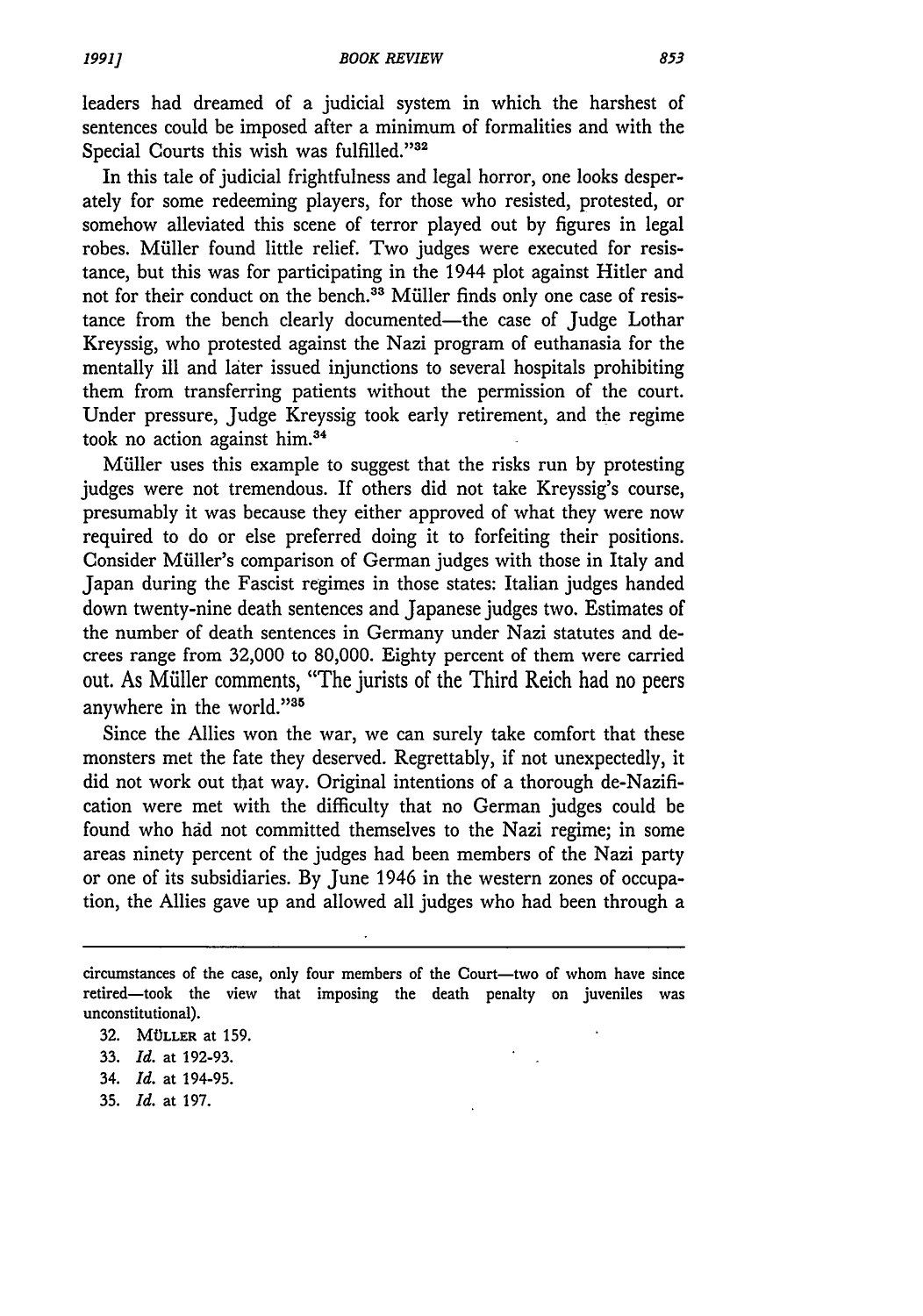*[Vol 24:845*

formal process of de-Nazification to be eligible for reappointment. Müller claims that "by 1948, thirty percent of the presiding judges and eighty to ninety percent of the assisting judges at the County Courts in the British Zone were former party members."36

High officials at the Nazi Ministry of Justice similarly escaped punishment. Franz Schlegelberger, senior civil servant in the Ministry of Justice for most of the Hitler years and Acting Minister of Justice in 1941-42, received a life imprisonment sentence at one of the Nuremberg Trials. He was released in 1950 and received a full pension from West German authorities that extended to his years in prison.<sup>37</sup> Josef Schaftheutle, who had been one of the framers of the Nazi laws for dealing with political offenders, became the official in charge of the Department of Criminal Law and Procedure in the post-war Ministry of Justice.38 Hans Pugovel, who had advocated the "removal of inferior beings through killing," was named Minister of Justice in the state of Lower Saxony in 1976.<sup>39</sup> These were not isolated instances, but examples of a general practice.

The same judges functioned after the war as during the Nazi years appears fitting because in many instances they applied the same laws. Many aspects of the Nazi criminal laws were preserved, especially in the field of political offenses, in which the new conflict with the Soviet Union silenced western criticism. A former member of the Supreme Court commented benignly on this in 1971, stating: "In the field of law, particularly criminal law, the National Socialist regime **...** brought advances of a fundamental kind **...** improvements which have been maintained until the present day."<sup>40</sup>

Is there something peculiarly German or some explanation rooted in German history or German social conditions to account for the enthusiastic collaboration of judges and lawyers with the Nazi regime? Müller suggests that the severely authoritarian and nationalist temper of the German professional classes long predated Hitler and made lawyers ready to embrace his destruction of the Weimar republic, which they had always loathed. Certainly very few of the German elite supported Weimar,4' and anti-Semitism flourished in the German professional

41. See **GR0NBERGER,** *supra* note **9,** at **3.**

**<sup>36.</sup>** *Id.* at 202 (citations omitted).

<sup>37.</sup> *Id.* at 210.

**<sup>38.</sup>** *Id.* at 211.

**<sup>39.</sup>** *Id.* at 213.

<sup>40.</sup> *Id.* at 230 (citations omitted).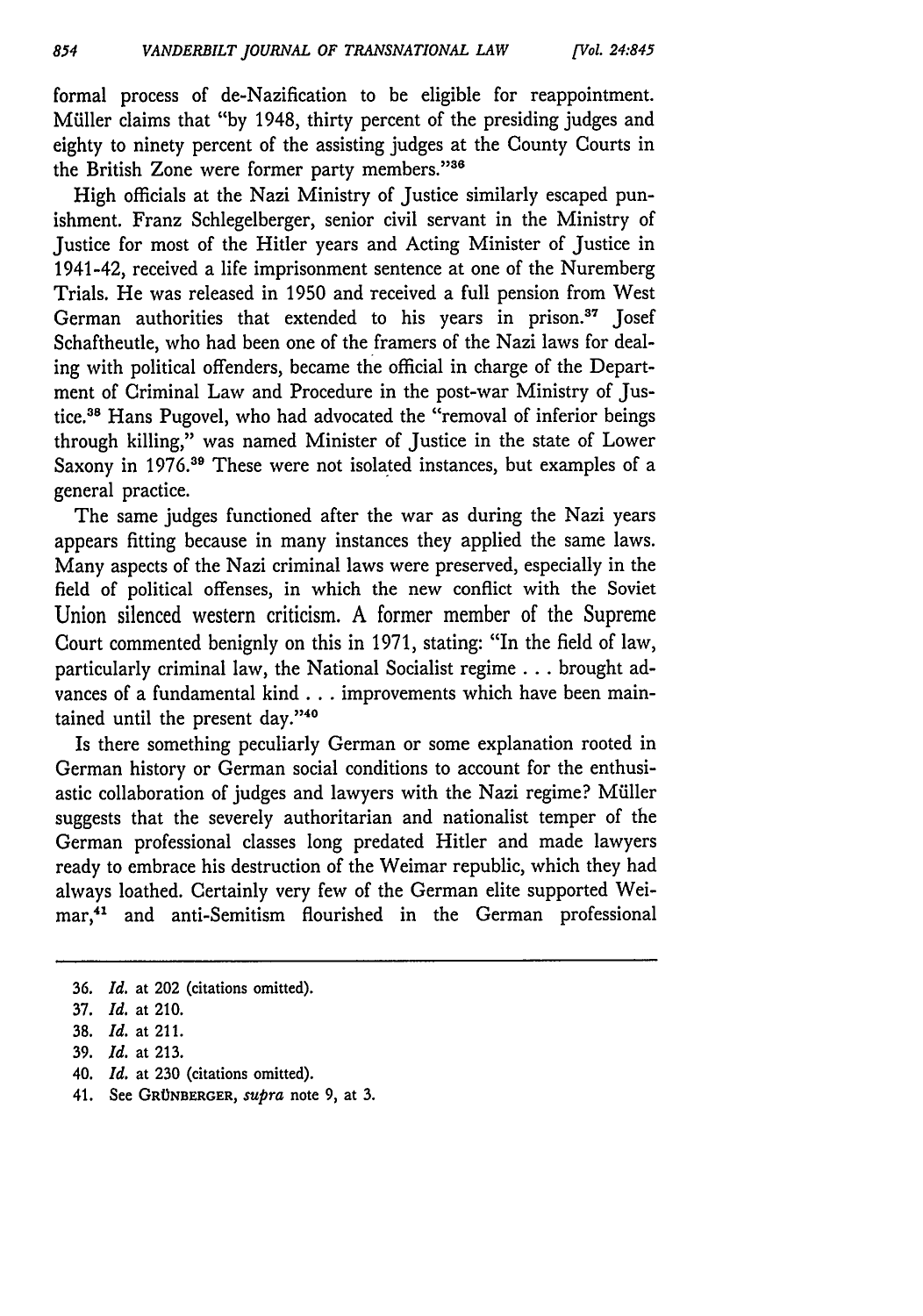### classes.<sup>42</sup>

One writer has suggested that the allegedly German phenomenon of either wielding aggressive authority or blindly submitting to  $it^{43}$  derives from a psychic retardation in German national development. Not only was national unification achieved very late, but capitalism and industrial development came at a point when social and political arrangements in Germany remained in a late feudal stage. Thus, Germany never worked its way through social conflict to accommodation as England did. Political and social arrangements were simply imposed from above, and political opposition to the government was never comprehensible as anything but treason. The German ideal became *konfliktlosigkeit,* or resolution without conflict, and the nation's motto might have been Goethe's remark, "I would rather commit an injustice than endure disorder."<sup>44</sup>

Whatever the origin of Germany's enthusiastic submission to Hitler's will, the Nazi enterprise worked very well until it toppled itself through military overreaching. The legal system and those who operated it made an important contribution, in spite of Hitler's contempt for lawyers. The legal system not only provided the appropriate veneer of customary authority in customary dress, but was vigorous and ingenious in its interpretation of decrees and its application of principles in ways that pleased the Nazi overlords most of the time.

It seems quite in vain to attempt to salvage the honor of the law **by** writing off the Nazi years as a brutish interlude in which arbitrary force prevailed over law. In some ways, there were substantial departures from what we now regard as virtually inevitable features of a legal system. For example, there was no appeal from the decisions of special courts. But only fairly recently have common law states fully developed a system of criminal appeals. Also, the courts arrived at some decisions without a basis in formal law, simply **by** pointing to the obvious propriety of the outcome under principles of National Socialism. We are less frank about these matters, but most members of the criminal defense bar in the United States would probably agree that the Bill of Rights has virtually no application in major narcotics prosecutions. This is for exactly the same reasons that the Nazis openly proclaimed that they do not think that the hands of the executive should be tied when dealing with criminals. Also, the Nazi courts validated barbaric procedures, such as

<sup>42.</sup> In 1927, **77%** of all Prussian students voted to exclude non-Aryans from membership in student corporations. **GRUNBERGER,** *supra* note **9,** at 14.

<sup>43.</sup> This recalls the colorful, if bigoted, remark attributed to Winston Churchill that "the German is either at your throat or at your feet."

<sup>44.</sup> GRUNBERGER, *supra* note 9, at **1-3 (1971).**